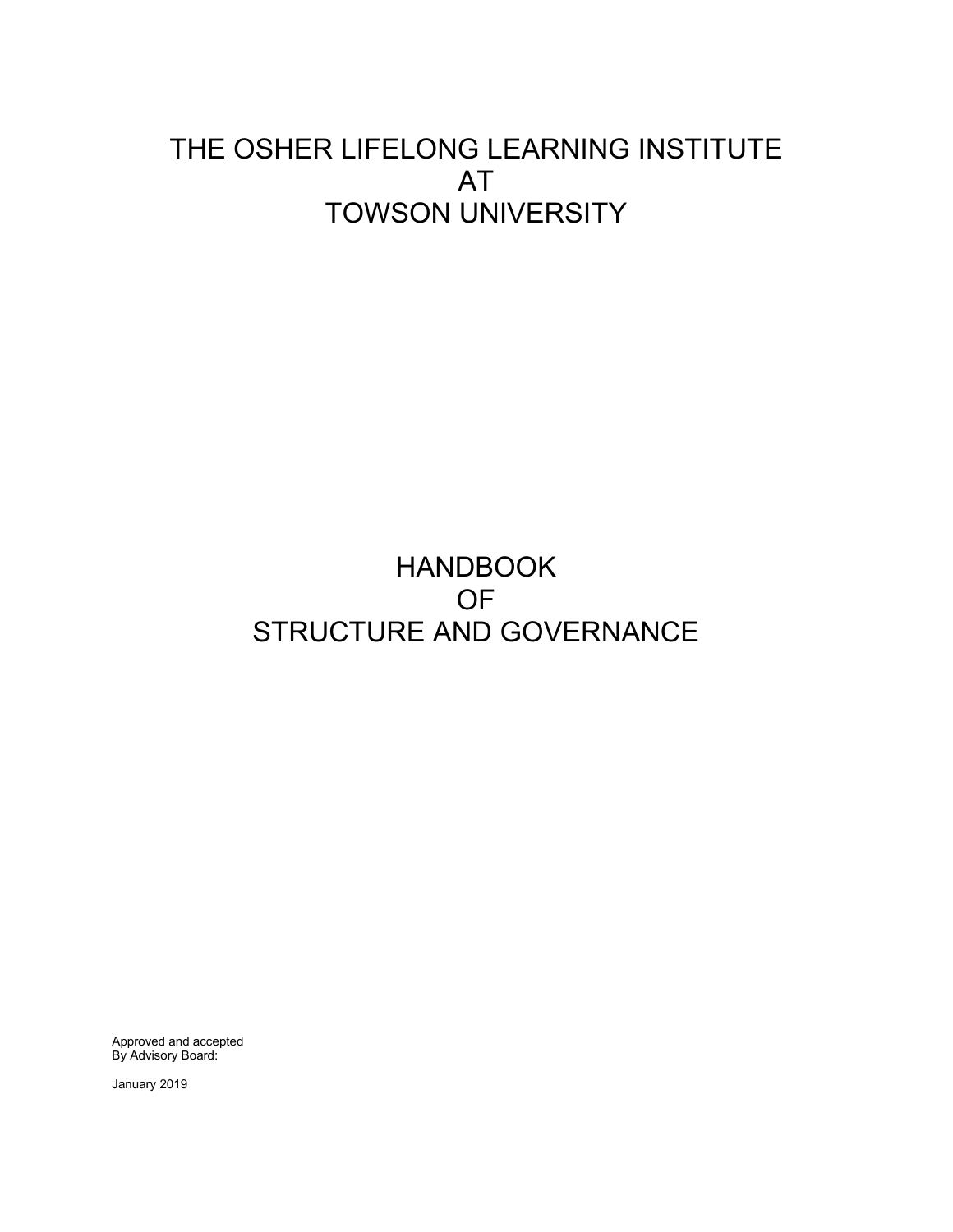## **MISSION STATEMENT**

The mission of the Osher Lifelong Learning Institute at Towson University is to offer opportunities for continued learning and programs and activities for social and cultural enrichment to persons 50 years of age and older. Learning is a lifelong process and is enhanced in a congenial atmosphere with others who share a love of learning. The Institute uses the expertise and talents of its members to plan and implement its program.

### **MEMBERSHIP**

Membership is open to any individual age 50 or older and to his or her spouse regardless of age. Classes are open to all without regard to race, creed, color, sexual orientation, national origin, educational background or disability.

# **THE OSHER LIFELONG LEARNING INSTITUTE AT TOWSON UNIVERSITY STRUCTURE**

The Osher Lifelong Learning Institute (the Institute) is part of Towson University's Division of Strategic Partnerships and Applied Research (SPAR). The Institute's Director reports to the Associate Vice President of Outreach who serves as the Osher Advisor. Although day-to-day activities are planned and implemented by Osher staff and members, final authority on all Osher matters lies with the Osher Director and the Osher Advisor.

The Institute is funded by membership and tuition fees, donations, and through an endowment from the Bernard Osher Foundation. Towson University provides the Institute with classroom and office space at 7400 York Road, although special meetings may be held at other University facilities or other nearby locations. Towson University also provides technology, marketing, and other administrative support.

Since the Institute is part of Towson University and not an independent entity, any liability incurred by the Institute is a liability of the University. The Institute uses the University's financial services department for deposits of all income and payment of all expenses. The Institute develops and manages an annual operating budget that is inclusive of all Institute expenses and revenue. The budget runs on a fiscal year basis, July 1 to June 30 annually.

The Director position is indispensable to the success of the Osher Lifelong Learning Institute at Towson University. In addition to providing an outstanding curriculum and working effectively with the administration of the University, the Director creates a strong committee structure that is vital to the planning and implementation of the program. The Osher Advisory Board protects the academic strength and viability of the program. Accordingly, it is essential that the Advisory Board be involved in the selection of a new Director. The Board chair will participate on the search committee for hiring the new director by reviewing credentials, interviewing candidates, and offering opinion in the final decision. At the discretion of the search committee, the Board as a group will also be available to meet with candidates applying for the position of Director.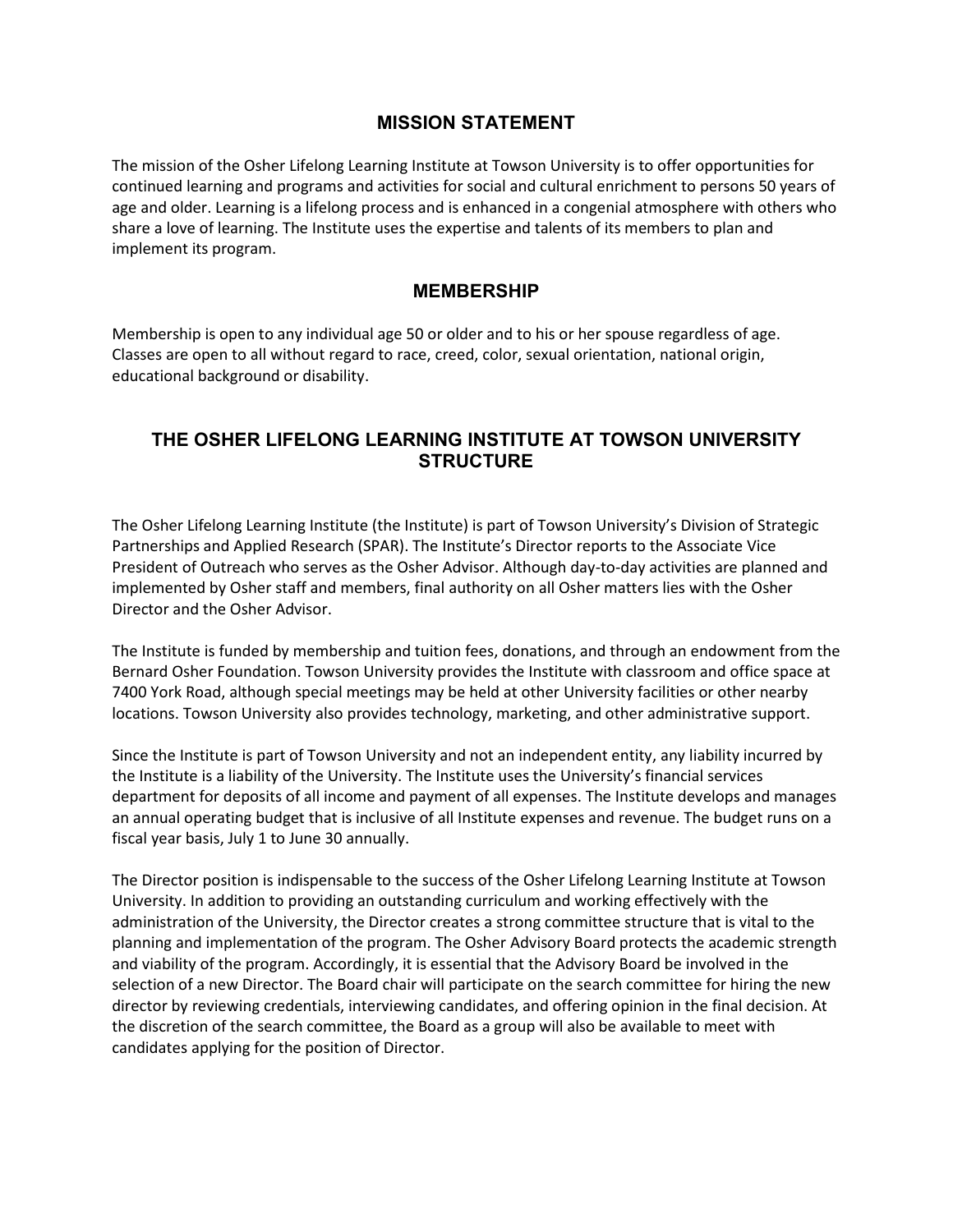## **PARTNERSHIPS**

The Osher Lifelong Learning Institute may partner with other cultural and educational institutions to sponsor special programs. It may also enter into partnerships with local senior centers and retirement communities to offer Osher courses for their members or residents. As a strategic part of Towson University, the Institute will develop collaborative programs and initiatives with other TU departments and programs that align with the Institute's mission and goals.

## **GOVERNANCE AND ORGANIZATIONAL STRUCTURE OF THE OSHER LIFELONG LEARNING INSTITUTE AT TOWSON UNIVERSITY**

The Osher Institute is self-governing, with all policy decisions subject to the final approval of the Towson University administration. Osher's program and day-to-day activities are planned and implemented by its Director, staff, and members as represented through an Advisory Board and various committees.

# **OSHER ADVISORY BOARD**

**Mission:** The Osher Advisory Board serves the Director by reviewing, evaluating, and providing feedback on the existing and proposed policies and activities of the Osher Lifelong Learning Institute at Towson University, including the draft budget, status of various funds, and reports to the Osher Foundation.

**The Year:** The Advisory Board will follow the fiscal year, July 1—June 30 for its activities.

**Meetings:** The Advisory Board will schedule monthly meetings and at a minimum will meet bi-monthly.

A majority of the members of the Advisory Board will be necessary and sufficient to constitute a quorum for the transaction of business at each Board meeting. Robert's Rules of Order, Latest Edition, will be used to govern proceedings.

#### **Composition of Advisory Board:**

Advisory Board Chair Vice Chair (Chair-Elect) Secretary Chairs of Board-designated standing committees Immediate Past Chair At-Large Members Ex Officio Members: Director of Osher Lifelong Learning Institute

Board members are expected to attend all Board meetings or to notify the Chair when unable to attend. For purposes of voting, each Board member will have one vote with this exception: The Director is a non-voting member.

#### **At-Large Members: Selection Process and Responsibilities**

The Advisory Board will elect four At-Large members to serve one two-year term on a staggered basis, with two of the terms expiring each election year. The Board will publicize and solicit nominations from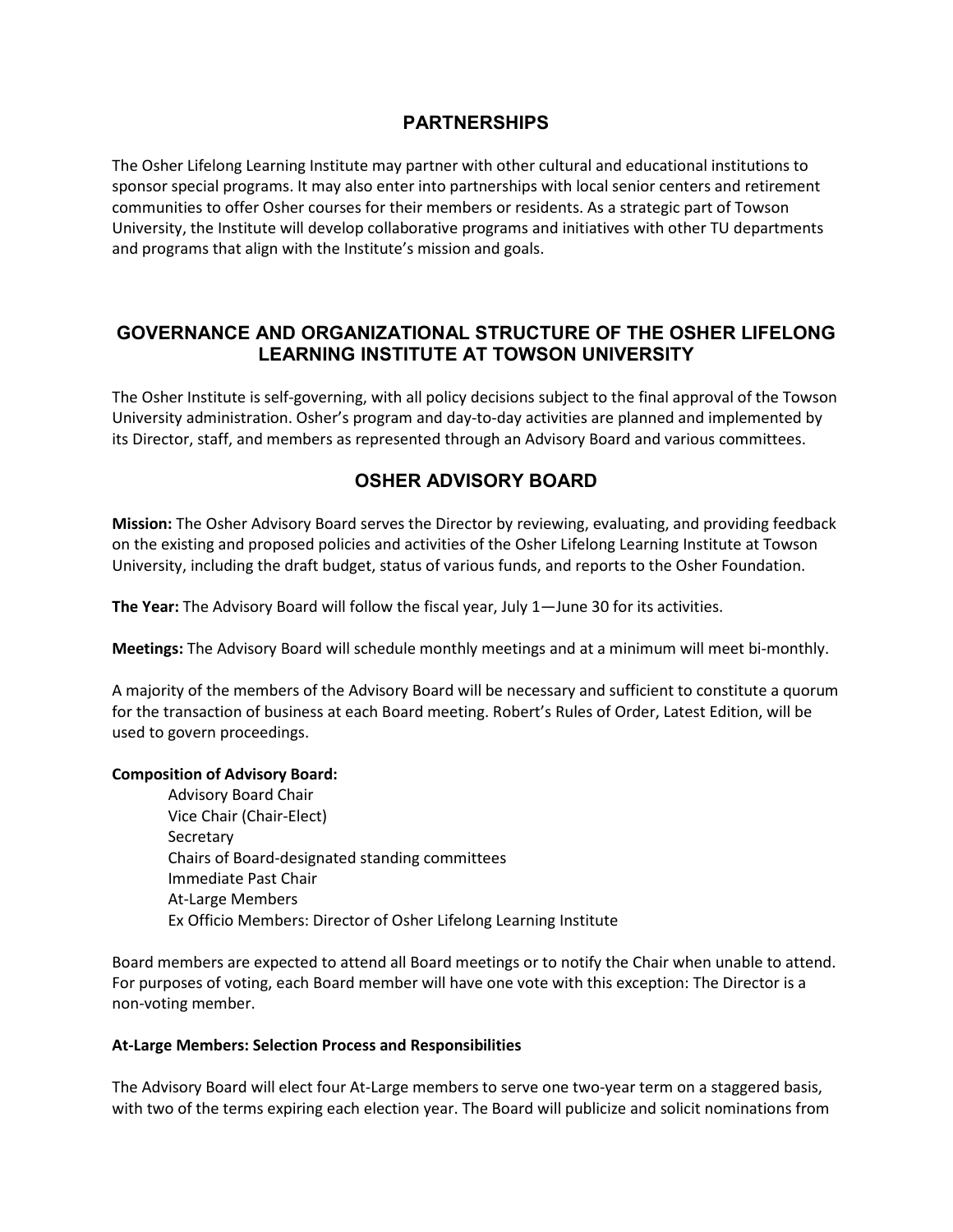the Osher membership each March. The Board Chair will appoint an ad hoc nominating committee to review nominations; elections will take place at the May Advisory Board meeting. At-Large terms will begin on July 1. Osher members seeking At-Large membership on the Board must have been an Osher member for at least 2 years, must have taken classes in 3 of the past 4 semesters prior to being nominated, and must have skills and talents commensurate with the responsibilities and tasks at hand. They are expected to participate in all Board deliberations and bring program observations and issues to Board meetings. At-Large members have full voting privileges.

The Chair of the Board will be in charge of the voting process. Voting will be conducted by written ballot, and the top vote-getters will be chosen. In case of a tie, a run-off vote will be conducted. An At-Large member will not be eligible for reelection immediately after his/her two-year term is ended, but will be eligible after a period of one year.

If an At-Large member resigns from the Board or is unable to complete his/her term for any reason, the Board Chair, in consultation with the Osher Director and with the approval of the Board, will appoint a replacement for the remainder of the term. Partial terms do not count toward term limits.

#### **Officers of the Board**

Board Chair Vice Chair (Board Chair-Elect) Secretary

The Board Chair serves for a term of two years.

The Vice Chair of the Advisory Board will be elected by the Board in November of the second year of the Chair's term by general consensus or formal vote. Office terms begin immediately. The Vice Chair automatically becomes Chair at the end of the two-year term of the presiding Chair or if the Board Chair is unable to perform his/her duties. A candidate for the position of Board Vice Chair shall be a current or former member of the Advisory Board.

The new Secretary will be chosen by the Board in March of the year that the current Secretary's threeyear term ends.

#### **Responsibilities of Board Officers**

Board Chair:

Schedules and conducts Advisory Board meetings. Prepares agendas for Board meetings. Sends notice of meetings to Board members. Performs any other tasks deemed necessary for the proper functioning of the Board. Is involved in at least one committee and is informed about activities of all committees.

#### Vice Chair (Board Chair-Elect):

Assumes responsibilities of the Chair in his/her absence.

Secretary:

Records minutes of all Advisory Board meetings and distributes them to all Board members.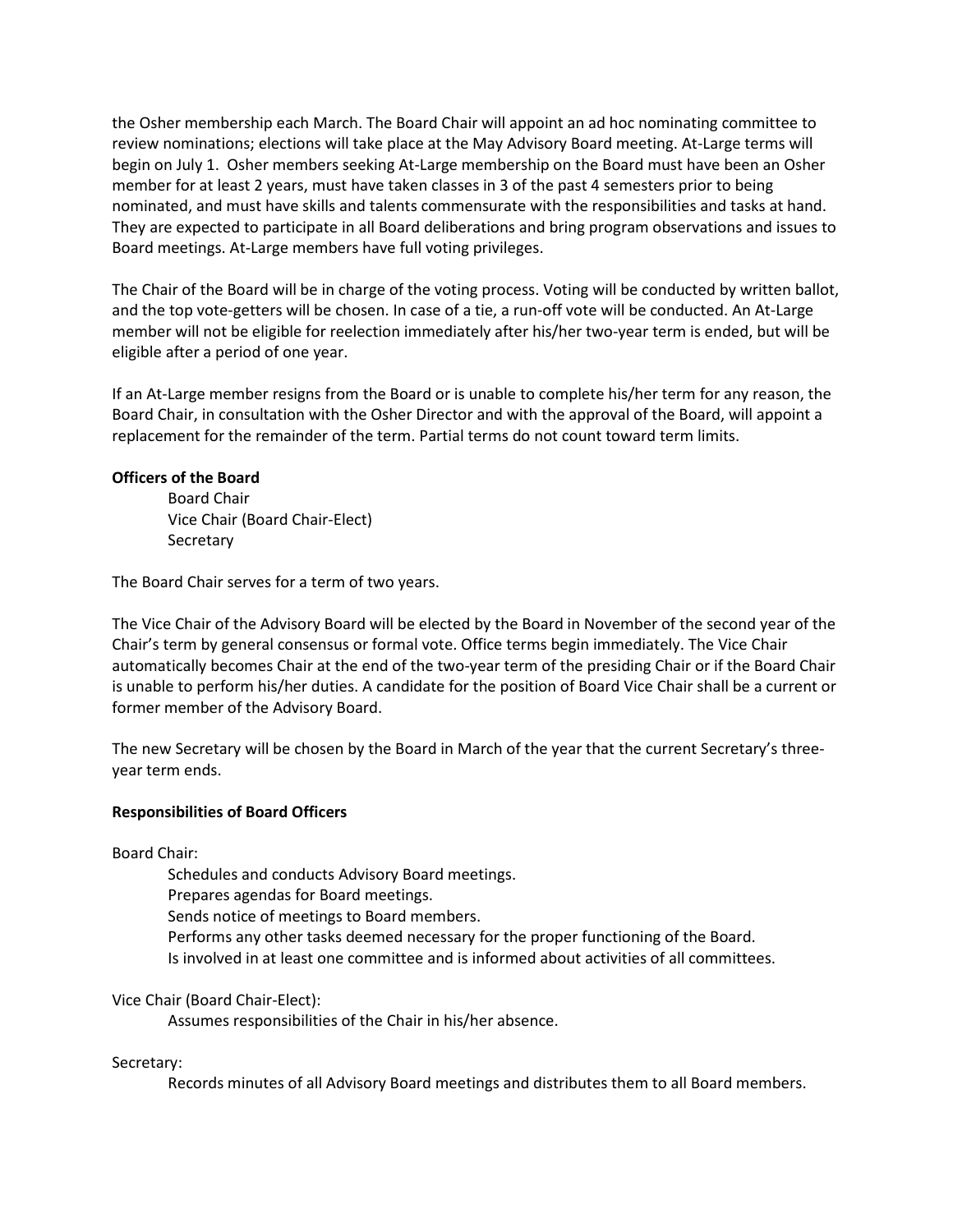### **COMMITTEES**

The Osher Lifelong Learning Institute at Towson University is served by the following standing committees and subcommittees:

Executive Committee Planning & Development Curriculum Day Trips (Curriculum subcommittee) Book Exchange (Curriculum subcommittee) Art Exhibition (Curriculum subcommittee) Membership/Outreach Social/Hospitality (Membership/Outreach subcommittee) Classroom Facilitation/Safety Philanthropy

The Advisory Board may establish other committees as needed to carry out the operation of the organization and will determine whether or not the committee chair serves on the Board. The Board will also determine when it may be appropriate to dissolve a committee.

**Composition of Committees:** The number of persons on each committee will be left to the discretion of the committee chair.

**Committee Chairs:** Committee chairs will be appointed for a term of three years by the Director in consultation with the Advisory Board Chair. Appointments are renewable but chair transitions are encouraged to ensure diverse opportunities for leadership throughout the membership.

**Responsibilities of Committee Chairs:** The Director will provide committee chairs with the names of individuals who have expressed an interest in serving on a committee. Committee chairs will select committee members from those Osher members who have indicated an interest in serving on a particular committee, or they may be asked to serve by the committee chair. The Director will provide committee chairs with the names of individuals who have expressed an interest in serving on a committee. Committee chairs will contact each person on the list whether or not space on a committee is currently available. Committee chairs will provide the Director and Board Chair with a list of selected committee members and will update this list as necessary.

The Director in consultation with the Committee Chair and the Board Chair will appoint a Vice Chair of each standing committee, who will be trained/mentored by the Chair. The Vice Chair will accede to the position of the Chair at the end of the Chair's term. Chairs or Vice Chairs will conduct committee meetings. Subcommittees will be created as necessary to carry out the responsibilities of the committee. Committee Chairs will report regularly to the Board on the work of the committee, decisions made, and recommendations for new or future activities, policies, or programs.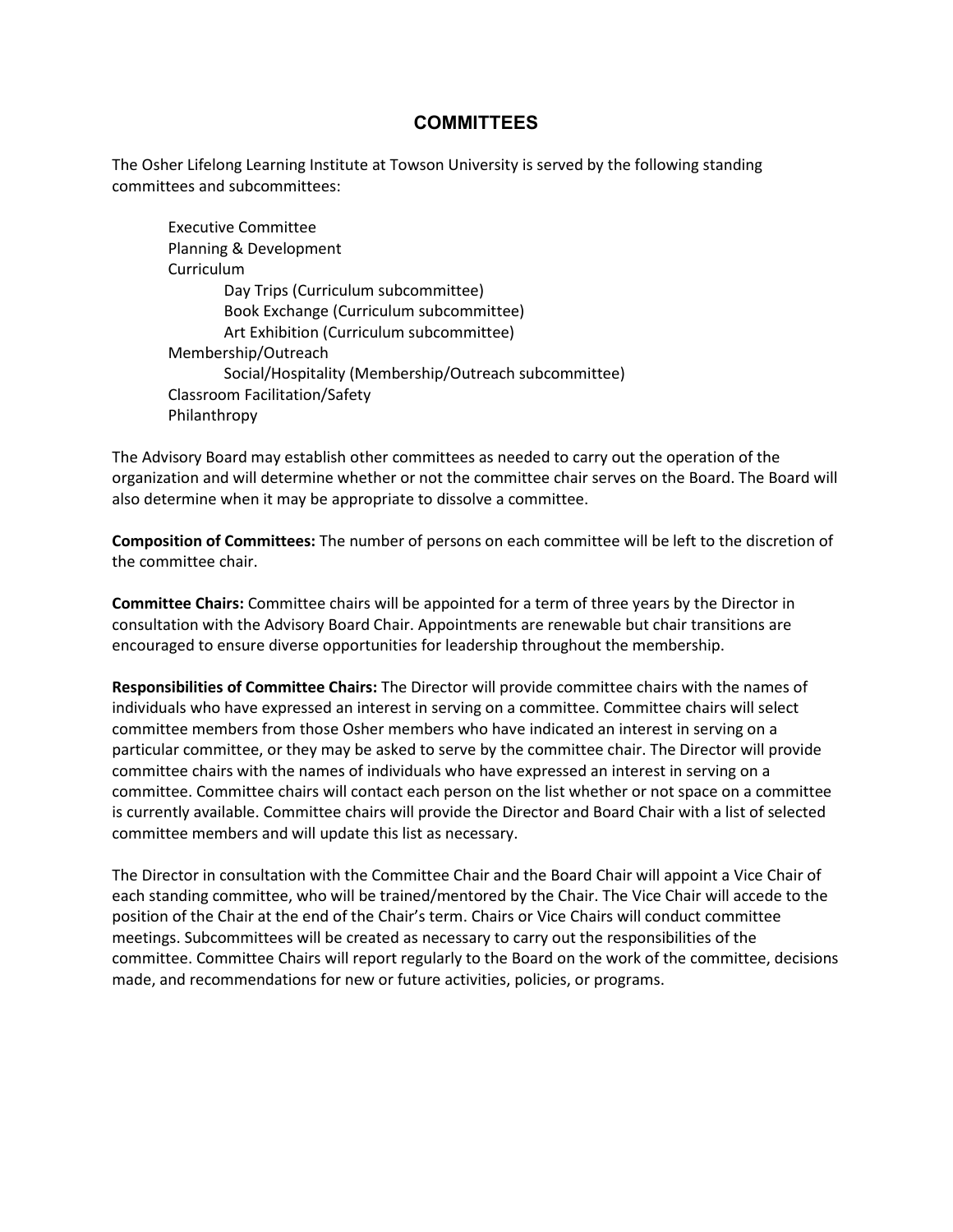## **COMMITTEE RESPONSIBILITIES**

Committees will perform those duties identified below:

The **Planning and Development Committee** meets to discuss and address issues that affect Osher's future. In addition to regularly updating the Osher Handbook of Structure and Governance, this committee makes recommendations on long-range planning issues to the Board and the Director for consideration. This committee is headed by the Board's Past Chair and is comprised of the current Board Chair, Chairs of standing committees, and the Osher Director.

The **Curriculum Committee** assists the Director with planning the overall curriculum by developing ideas for courses, lectures, and workshops; evaluating and making decisions on submitted course proposals; recommending appropriate instructors; and reviewing course evaluation results.

The **Day Trips Committee** plans and executes trips that provide enrichment and may complement the Osher curriculum. In conjunction with Osher staff, this committee arranges the details for each trip including working with vendors and marketing the trips to Osher members. This committee is a subcommittee of the Curriculum Committee.

The **Book Exchange Committee** establishes guidelines and criteria for books to be included in the book exchange. This committee receives and evaluates donated books and maintains the collection in room 113B. This committee is a subcommittee of the Curriculum Committee.

The **Art Exhibition Committee** is responsible for planning displays of Osher member artwork in the classrooms during each semester. This committee plans exhibition themes, recruits artists to exhibit, and hangs the artwork in the classrooms. This committee is a subcommittee of the Curriculum Committee.

The **Membership/Outreach Committee** works on issues relating to recruiting and retaining members; developing strategies for creating a robust membership with thought to classroom, parking, and staffing needs; enhancing the membership experience by welcoming new members and supporting integration of all members into the Osher community; assessing the needs and satisfaction of Osher members through surveys and other means.

The **Social/Hospitality Committee** promotes community and sociability at Osher by overseeing the provision of refreshments during semester courses and at the Previews while also planning all of the details for member luncheons at area restaurants. This committee is a subcommittee of the Membership/Outreach Committee.

The **Classroom Facilitation and Safety Committee** members assist instructors with classroom technology and distribution of handouts; communicate Osher announcements to the class; assist in the monitoring of attendance; receive safety training, including Automated External Defibrillators (AED); and implements safety procedures in the event of an emergency.

The **Philanthropy Committee** works to ensure the future financial security of the Osher Institute by developing a culture of charitable giving; increasing donor participation at Osher; and educating Osher members on the 6 funds that support the Osher Lifelong Learning Institute at Towson University.